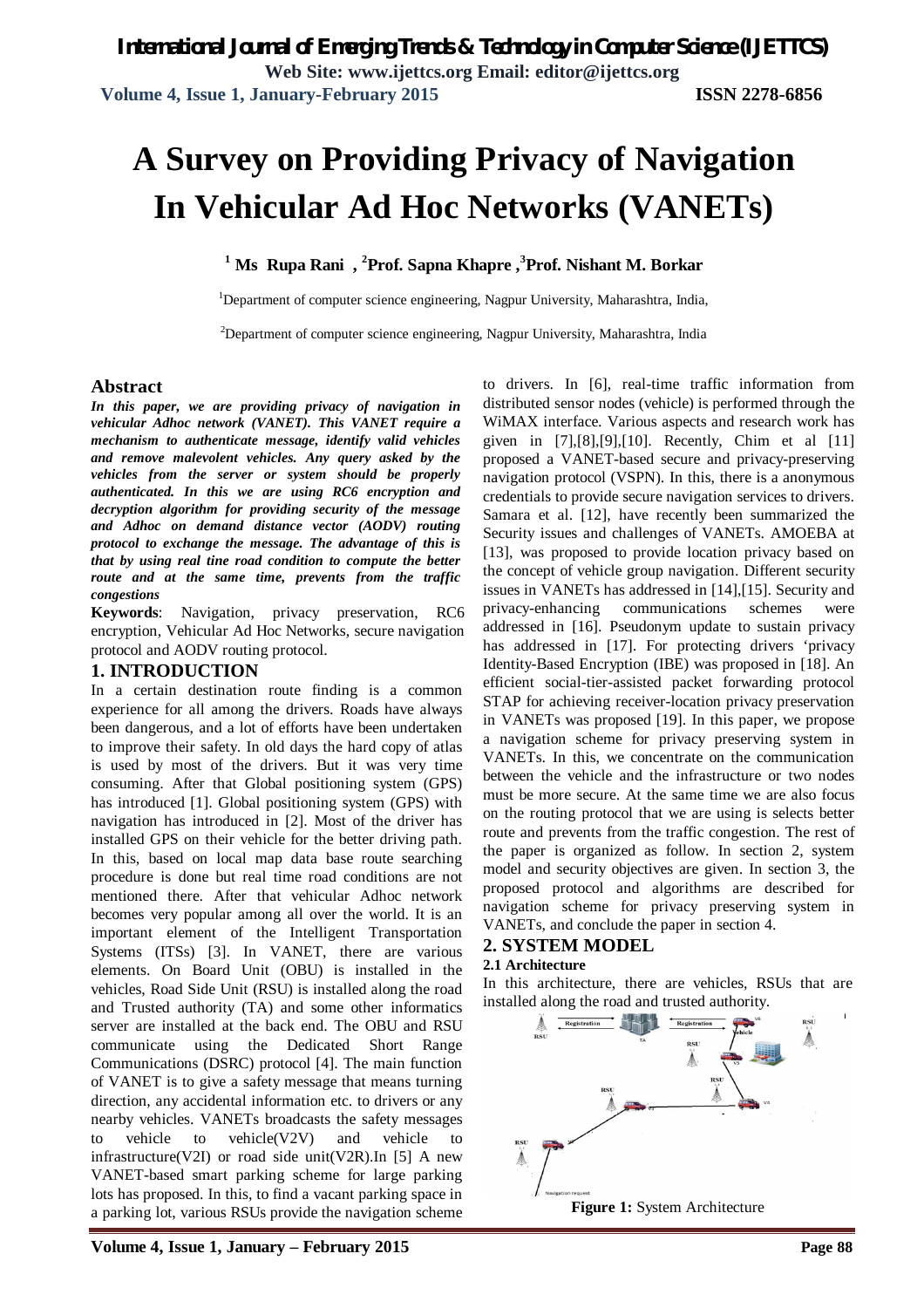# *International Journal of Emerging Trends & Technology in Computer Science (IJETTCS)* **Web Site: www.ijettcs.org Email: editor@ijettcs.org**

## **Volume 4, Issue 1, January-February 2015 ISSN 2278-6856**

Inside the vehicle, there is a On board unit (OBU) or temper proof device are installed. The Road side units (RSU) are installed along the road and trusted authority (TA) are situated at backside of the road. Each and every RSU have large amount of memory capacity. It stores the real time map information, weather information, accidentals information, traffic information and many more. When the vehicular come in the range and they want navigation then they first have to send real identity to the TA. After that the vehicle will send a authentication request to the RSU through the temper proof device. RSU authenticate the vehicle and send the master key to the vehicle. Then vehicle and RSU starts communication using AODV routing protocol.

#### **2.2 Security Objective**

Security objectives are used to provide secure and privacy navigation in VANETs. The main security objectives are as follow:-

- 1.**Message integrity and authentication:-** Before issue a navigation query the vehicle should be properly authenticated.
- 2.**Identity privacy preserving:-** The real identity of vehicle should be keep unknown from the other vehicle as well as from the RSUs.
- 3.**Traceability:-** Although a vehicle's real identity should be unknown from other vehicles and RSUs. The TA should have the ability to obtain Vehicle's real identity so that the vehicle can be charged for using the navigation service.
- 4.**Confidentiality**:- Data packet of query and navigation result should be confidential from the eavesdroppers.
- 5.**Unlinkability:** When all RSUs and TA collude, they cannot link up a vehicle's query with its real identity with the RSUs any others.

#### **3. PROPOSED METHOD**

In this section, we propose a navigation scheme for privacy preserving system in VANETs. In this we will use the AODV routing protocol for recently search the better route, prevents from the traffic congestion and consume less time to reach the destination. We will also use RC6 algorithm to provide security of navigation in VANETs. We have divided the work in 1.Development of vehicular network. 2. Integration of Navigation module.3.Development of a secure navigation protocol and 4.Development of privacy Preserving Navigation Protocol. In development of vehicular network, network will form between the vehicle, RSUs and TA and all this done by the VANETs. There are various nodes (vehicles and RSUs) and after network formation they may start communication .So, this is the snapshot of two node communication.

**C** Applications Places System → 全る風 **1 8** User 8:29 PM File Views Analysis  $\overline{4}$  $\Omega$ S  $\overline{18}$  $\Omega$  $\frac{v_1}{\epsilon w}$  $\Omega$  $\circledR$  $\Omega$  $|0|$ ര  $\circ$  $^{\circledR}$  $\omega$  $\Omega$  $\Omega$  $\odot$  $\Omega$  $\circledcirc$  $\circled{2}$  $\odot$ **m** <u>ha 1999 atau a baadan atau dara dan aban dan atamahan atau atau atama dan atamahan dan adamahan da an dan atama</u> t1 | □ [Nam Console v... | 2 [path.txt (~/De... | ■ User@localhos... | □ nam: /home/U...

**Figure 2:** Node communication

In the second part, the nodes will move in up, down, left and right. So we have to find the latitude and magnitude of the nodes. When the nodes come closer or within the range of 10m then the RSUs will send the alert message to the vehicular that you might be collide with each other and you can change the direction. The snap short of this part is as follow.



**Figure 3:** Alert message by RSU to vehicular

## **4. CONCLUSION**

In this paper, we have proposed a new secure and privacy preserving navigation protocol that overcome the problems of [11]. The proposed protocol will select the better route in very less time and prevents from the traffic congestion and will provide more secure and privacy preserving navigation in VANETs.

#### **References**

[1] Global Positioning System Standard Positioning Service

Signal Specification. Navtech GPS Supply, 1995..

- [2] Papago! Z-Series Navigation System," http://www.papago.com.hk/, 2009.
- [3] F. Wang, D. Zeng, and L. Yang, "Smart Cars on Smart

 Roads: An IEEE Intelligent Transportation Systems Society Update," IEEE Pervasive Computing, vol. 5, no. 4, pp. 68-69, Oct.-Dec. 2006.